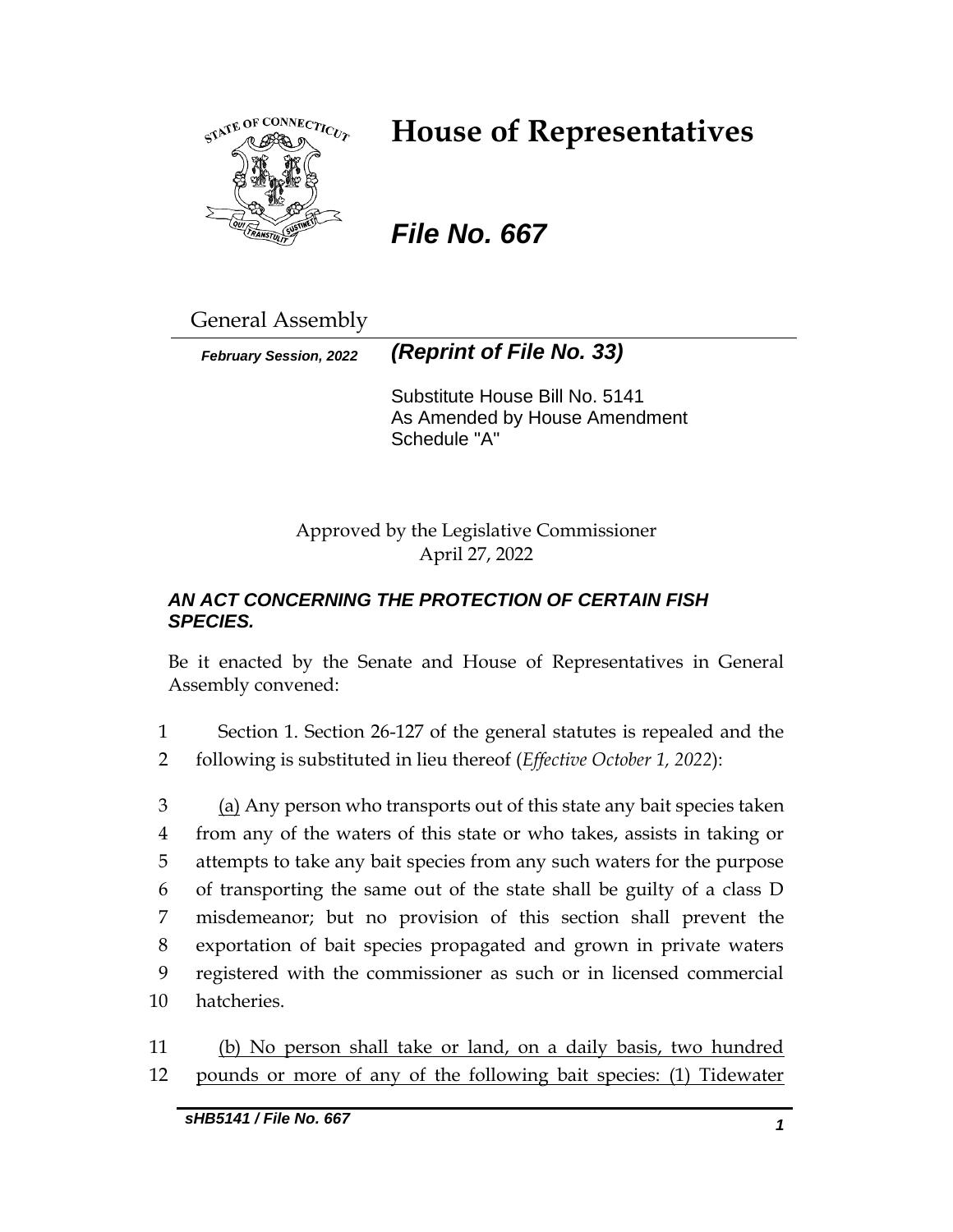| 13 silverside, (2) Atlantic silverside, (3) sand lance or sand eels, or (4) bay |
|---------------------------------------------------------------------------------|
| 14 <u>anchovy.</u>                                                              |
| 15 (c) Any person who violates any provision of subsection (b) of this          |
| 16 section shall have committed a separate infraction for each such             |

violation.

 Sec. 2. Subsection (b) of section 51-164n of the 2022 supplement to the general statutes is repealed and the following is substituted in lieu thereof (*Effective October 1, 2022*):

 (b) Notwithstanding any provision of the general statutes, any person who is alleged to have committed (1) a violation under the provisions of section 1-9, 1-10, 1-11, 4b-13, 7-13, 7-14, 7-35, 7-41, 7-83, 7-283, 7-325, 7- 393, 8-12, 8-25, 8-27, 9-63, 9-322, 9-350, 10-193, 10-197, 10-198, 10-230, 10- 251, 10-254, 12-52, 12-170aa, 12-292, 12-314b or 12-326g, subdivision (4) of section 12-408, subdivision (3), (5) or (6) of section 12-411, section 12- 435c, 12-476a, 12-476b, 12-487, 13a-71, 13a-107, 13a-113, 13a-114, 13a-115, 13a-117b, 13a-123, 13a-124, 13a-139, 13a-140, 13a-143b, 13a-247, 13a-253 or 13a-263, subsection (f) of section 13b-42, section 13b-90, 13b-221, 13b- 292, 13b-336, 13b-337, 13b-338, 13b-410a, 13b-410b or 13b-410c, subsection (a), (b) or (c) of section 13b-412, section 13b-414, subsection (d) of section 14-12, section 14-20a or 14-27a, subsection (f) of section 14- 34a, subsection (d) of section 14-35, section 14-43, 14-49, 14-50a or 14-58, subsection (b) of section 14-66, section 14-66a or 14-67a, subsection (g) of section 14-80, subsection (f) of section 14-80h, section 14-97a, 14-100b, 14-103a, 14-106a, 14-106c, 14-146, 14-152, 14-153 or 14-163b, a first violation as specified in subsection (f) of section 14-164i, section 14-219 as specified in subsection (e) of said section, subdivision (1) of section 14-223a, section 14-240, 14-250 or 14-253a, subsection (a) of section 14- 261a, section 14-262, 14-264, 14-267a, 14-269, 14-270, 14-275a, 14-278 or 14-279, subsection (e) or (h) of section 14-283, section 14-291, 14-293b, 14- 296aa, 14-300, 14-300d, 14-319, 14-320, 14-321, 14-325a, 14-326, 14-330 or 14-332a, subdivision (1), (2) or (3) of section 14-386a, section 15-25 or 15- 33, subdivision (1) of section 15-97, subsection (a) of section 15-115, section 16-44, 16-256e, 16a-15 or 16a-22, subsection (a) or (b) of section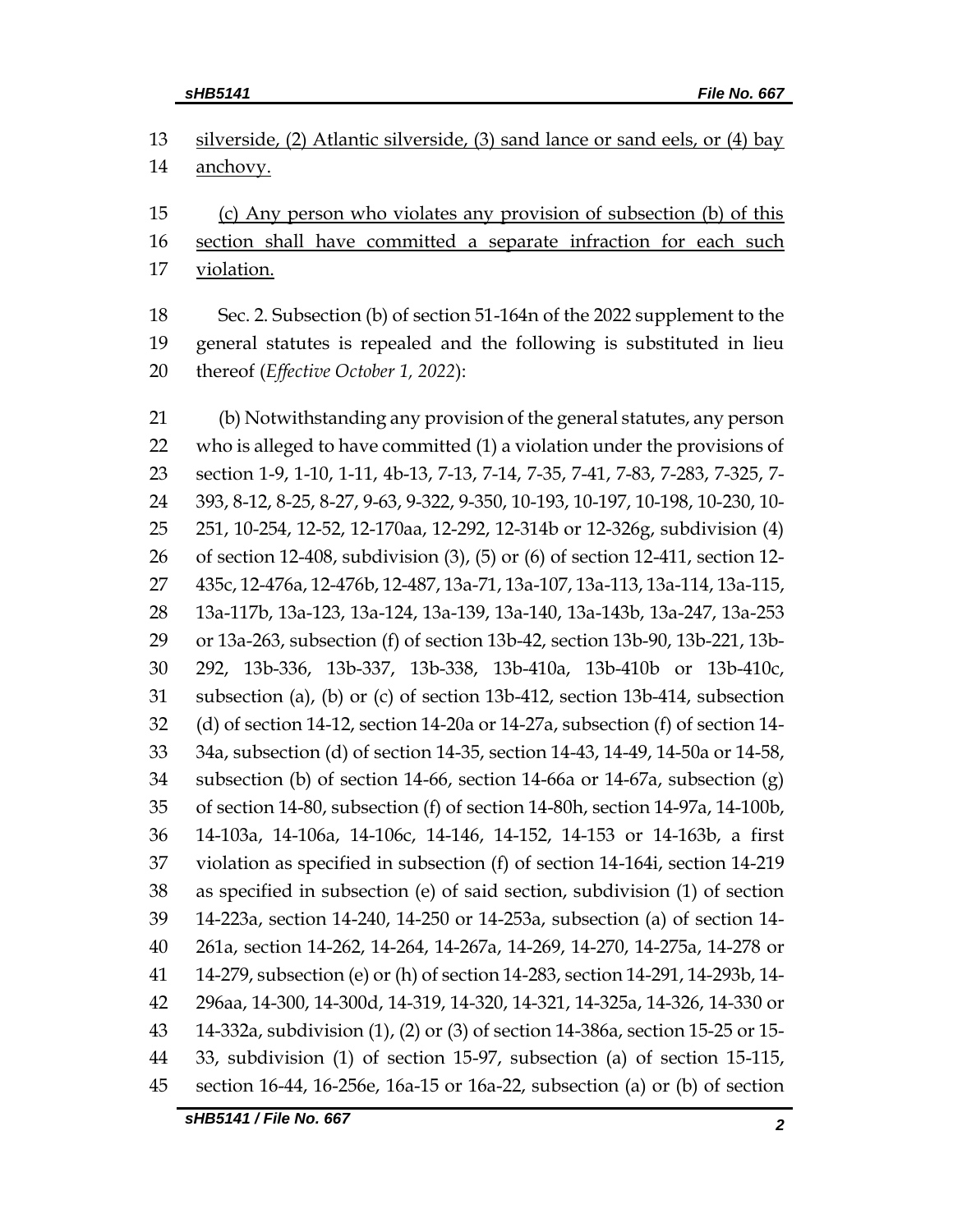| 46 | 16a-22h, section 17a-24, 17a-145, 17a-149, 17a-152, 17a-465, 17b-124, 17b-       |  |  |
|----|----------------------------------------------------------------------------------|--|--|
| 47 | 131, 17b-137, 19a-30, 19a-33, 19a-39 or 19a-87, subsection (b) of section        |  |  |
| 48 | 19a-87a, section 19a-91, 19a-105, 19a-107, 19a-113, 19a-215, 19a-219, 19a-       |  |  |
| 49 | 222, 19a-224, 19a-286, 19a-287, 19a-297, 19a-301, 19a-309, 19a-335, 19a-         |  |  |
| 50 | 336, 19a-338, 19a-339, 19a-340, 19a-425, 19a-502, 20-7a, 20-14, 20-158, 20-      |  |  |
| 51 | 231, 20-249, 20-257, 20-265, 20-324e, subsection (b) of section 20-334,          |  |  |
| 52 | section 20-341l, 20-366, 20-597, 20-608, 20-610, 21-1, 21-38, 21-39, 21-43,      |  |  |
| 53 | 21-47, 21-48, 21-63, subsection (d) of section 21-71 or section 21-76a,          |  |  |
| 54 | subsection (c) of section 21a-2, subdivision (1) of section 21a-19, section      |  |  |
| 55 | 21a-21, subdivision (1) of subsection (b) of section 21a-25, section 21a-26      |  |  |
| 56 | or 21a-30, subsection (a) of section 21a-37, section 21a-46, 21a-61, 21a-63      |  |  |
| 57 | or 21a-77, subsection (b) of section 21a-79, section 21a-85 or 21a-154,          |  |  |
| 58 | subdivision (1) of subsection (a) of section 21a-159, section 21a-278b,          |  |  |
| 59 | subsection (c), (d) or (e) of section 21a-279a, section 21a-421eee, 21a-         |  |  |
| 60 | 421fff, 22-12b, 22-13, 22-14, 22-15, 22-16, 22-26g, 22-29, 22-30, 22-34, 22-     |  |  |
| 61 | 35, 22-36, 22-38, 22-39, 22-39f, 22-49, 22-54, 22-61j or 22-61l, subdivision     |  |  |
| 62 | (1) of subsection (n) of section $22-61l$ , subsection (f) of section $22-61m$ , |  |  |
| 63 | subdivision (1) of subsection (f) of section 22-61m, subsection (d) of           |  |  |
| 64 | section 22-84, section 22-89, 22-90, 22-96, 22-98, 22-99, 22-100, 22-111o,       |  |  |
| 65 | 22-167, subsection (c) of section 22-277, section 22-278, 22-279, 22-280a,       |  |  |
| 66 | 22-318a, 22-320h, 22-324a, 22-326, subsection (b), subdivision (1) or (2) of     |  |  |
| 67 | subsection (e) or subsection (g) of section 22-344, subdivision (2) of           |  |  |
| 68 | subsection (b) of section 22-344b, subsection (d) of section 22-344c,            |  |  |
| 69 | subsection (d) of section 22-344d, section 22-344f, 22-350a, 22-354, 22-         |  |  |
| 70 | 359, 22-366, 22-391, 22-413, 22-414, 22-415, 22a-66a or 22a-246, subsection      |  |  |
| 71 | (a) of section 22a-250, subsection (e) of section 22a-256h, section 22a-363      |  |  |
| 72 | or 22a-381d, subsections (c) and (d) of section 22a-381e, section 22a-449,       |  |  |
| 73 | 22a-461, 23-4b, 23-38, 23-46 or 23-61b, subsection (a) or subdivision (1)        |  |  |
| 74 | of subsection (c) of section 23-65, section 25-37 or 25-40, subsection (a) of    |  |  |
| 75 | section 25-43, section 25-43d, 25-135, 26-18, 26-19, 26-21, 26-31, 26-40, 26-    |  |  |
| 76 | 40a, 26-42, 26-49, 26-54, 26-55, 26-56, 26-58 or 26-59, subdivision (1) of       |  |  |
| 77 | subsection (d) of section 26-61, section 26-64, subdivision (1) of section       |  |  |
| 78 | 26-76, section 26-79, 26-87, 26-89, 26-91, 26-94, 26-97, 26-98, 26-104, 26-      |  |  |
| 79 | 105, 26-107, 26-117, subsection (b) of section 26-127, as amended by this        |  |  |
| 80 | act, section 26-128, 26-131, 26-132, 26-138 or 26-141, subdivision (1) of        |  |  |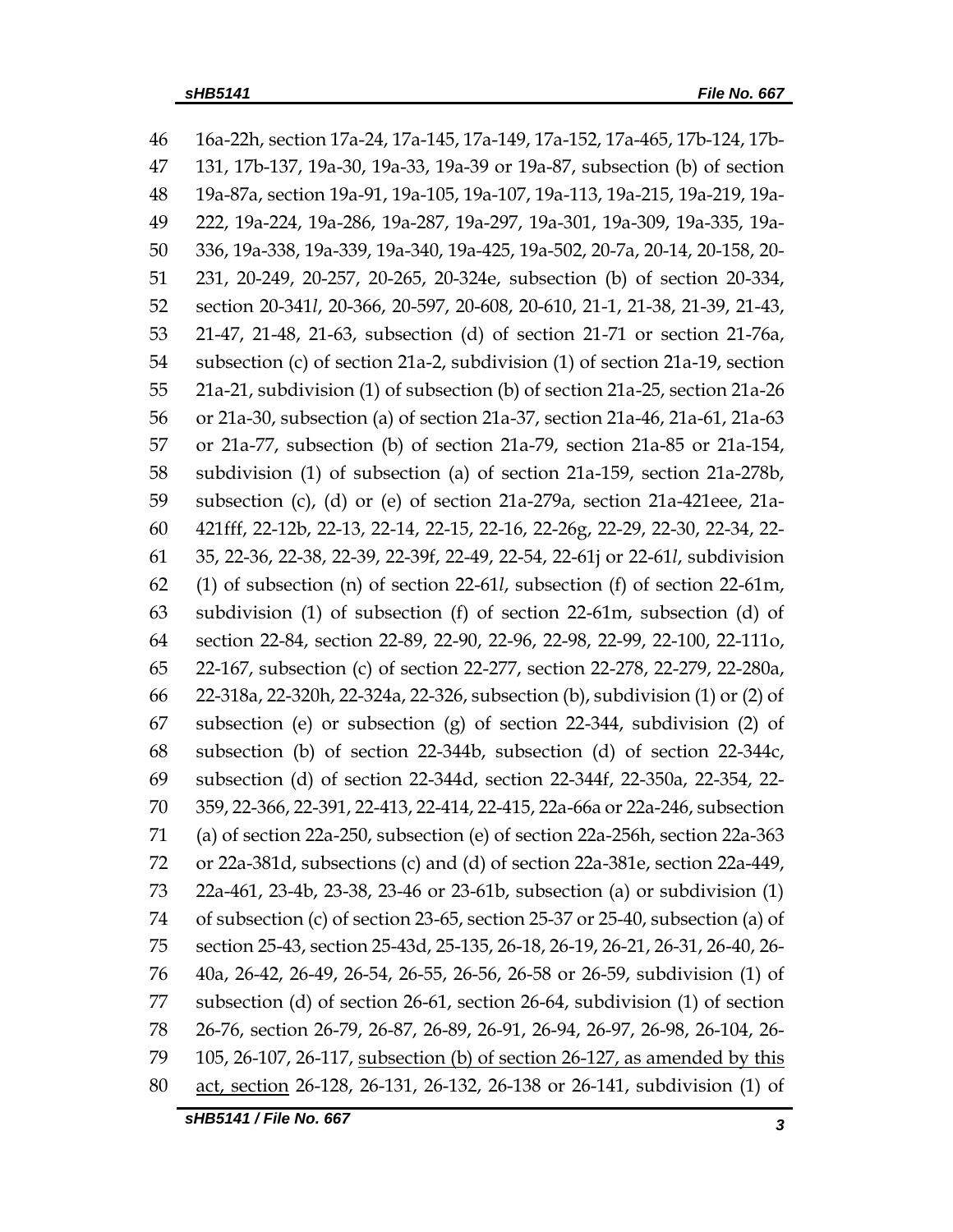section 26-186, section 26-207, 26-215, 26-217 or 26-224a, subdivision (1) of section 26-226, section 26-227, 26-230, 26-232, 26-244, 26-257a, 26-260, 26-276, 26-284, 26-285, 26-286, 26-288, 26-294, 28-13, 29-6a, 29-25, 29- 143o, 29-143z or 29-156a, subsection (b), (d), (e) or (g) of section 29-161q, section 29-161y or 29-161z, subdivision (1) of section 29-198, section 29- 210, 29-243 or 29-277, subsection (c) of section 29-291c, section 29-316, 29-318, 29-381, 30-48a, 30-86a, 31-3, 31-10, 31-11, 31-12, 31-13, 31-14, 31- 15, 31-16, 31-18, 31-23, 31-24, 31-25, 31-32, 31-36, 31-38, 31-40, 31-44, 31- 47, 31-48, 31-51, 31-52, 31-52a or 31-54, subsection (a) or (c) of section 31- 69, section 31-70, 31-74, 31-75, 31-76, 31-76a, 31-89b or 31-134, subsection (i) of section 31-273, section 31-288, subdivision (1) of section 35-20, section 36a-787, 42-230, 45a-283, 45a-450, 45a-634 or 45a-658, subdivision (13) or (14) of section 46a-54, section 46a-59, 46b-22, 46b-24, 46b-34, 47- 34a, 47-47, 49-8a, 49-16, 53-133, 53-199, 53-212a, 53-249a, 53-252, 53-264, 53-280, 53-302a, 53-303e, 53-311a, 53-321, 53-322, 53-323, 53-331 or 53- 344, subsection (c) of section 53-344b, or section 53-450, or (2) a violation under the provisions of chapter 268, or (3) a violation of any regulation adopted in accordance with the provisions of section 12-484, 12-487 or 13b-410, or (4) a violation of any ordinance, regulation or bylaw of any town, city or borough, except violations of building codes and the health code, for which the penalty exceeds ninety dollars but does not exceed two hundred fifty dollars, unless such town, city or borough has established a payment and hearing procedure for such violation pursuant to section 7-152c, shall follow the procedures set forth in this section.

 Sec. 3. (NEW) (*Effective from passage*) The Commissioner of Energy and Environmental Protection shall make available to the public, free of charge, a printed fishing guide for the 2023 season.

| This act shall take effect as follows and shall amend the following<br>sections: |                 |              |  |  |  |
|----------------------------------------------------------------------------------|-----------------|--------------|--|--|--|
| Section 1                                                                        | October 1, 2022 | 26-127       |  |  |  |
| Sec. 2                                                                           | October 1, 2022 | $51-164n(b)$ |  |  |  |
| Sec. 3                                                                           | from passage    | New section  |  |  |  |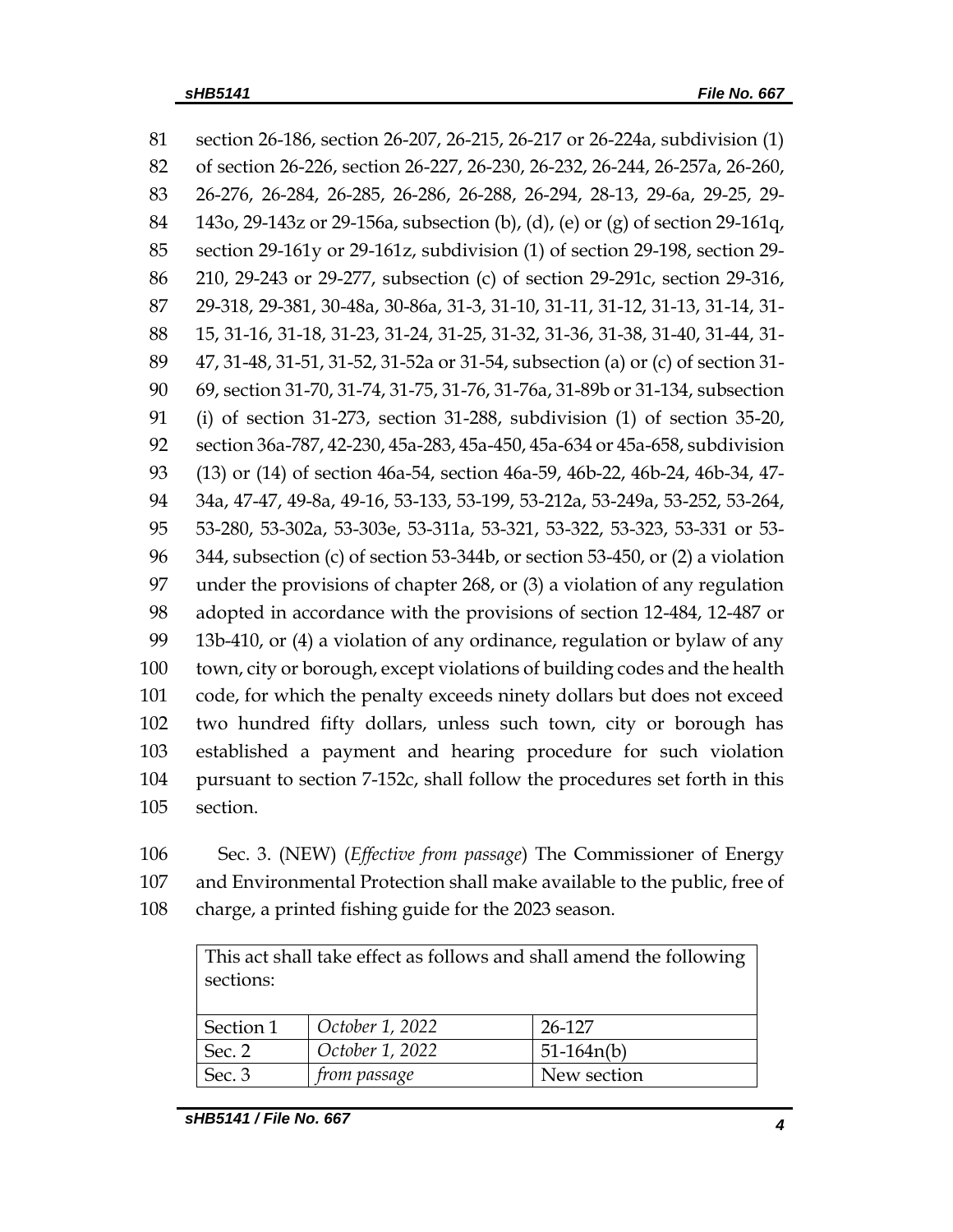*The following Fiscal Impact Statement and Bill Analysis are prepared for the benefit of the members of the General Assembly, solely for purposes of information, summarization and explanation and do not represent the intent of the General Assembly or either chamber thereof for any purpose. In general,*  fiscal impacts are based upon a variety of informational sources, including the analyst's professional *knowledge. Whenever applicable, agency data is consulted as part of the analysis, however final products do not necessarily reflect an assessment from any specific department.*

#### *OFA Fiscal Note*

*State Impact:* None

*Municipal Impact:* None

#### *Explanation*

The bill prohibits a person from taking 200 pounds or more of certain fish bait species per day. There is no fiscal impact anticipated under the bill since commercial fisheries are expected to comply with these limits.

It also requires the Department of Energy and Environmental Protection (DEEP) to provide the public with a free printed fishing guide for the 2023 season. It is anticipated DEEP would be able to handle this using existing resources, or through other funds.

House "A" alters the limit on taking certain fish species and adds the fishing guide provision resulting in the fiscal impacts considered above.

#### *The Out Years*

*State Impact:* None *Municipal Impact:* None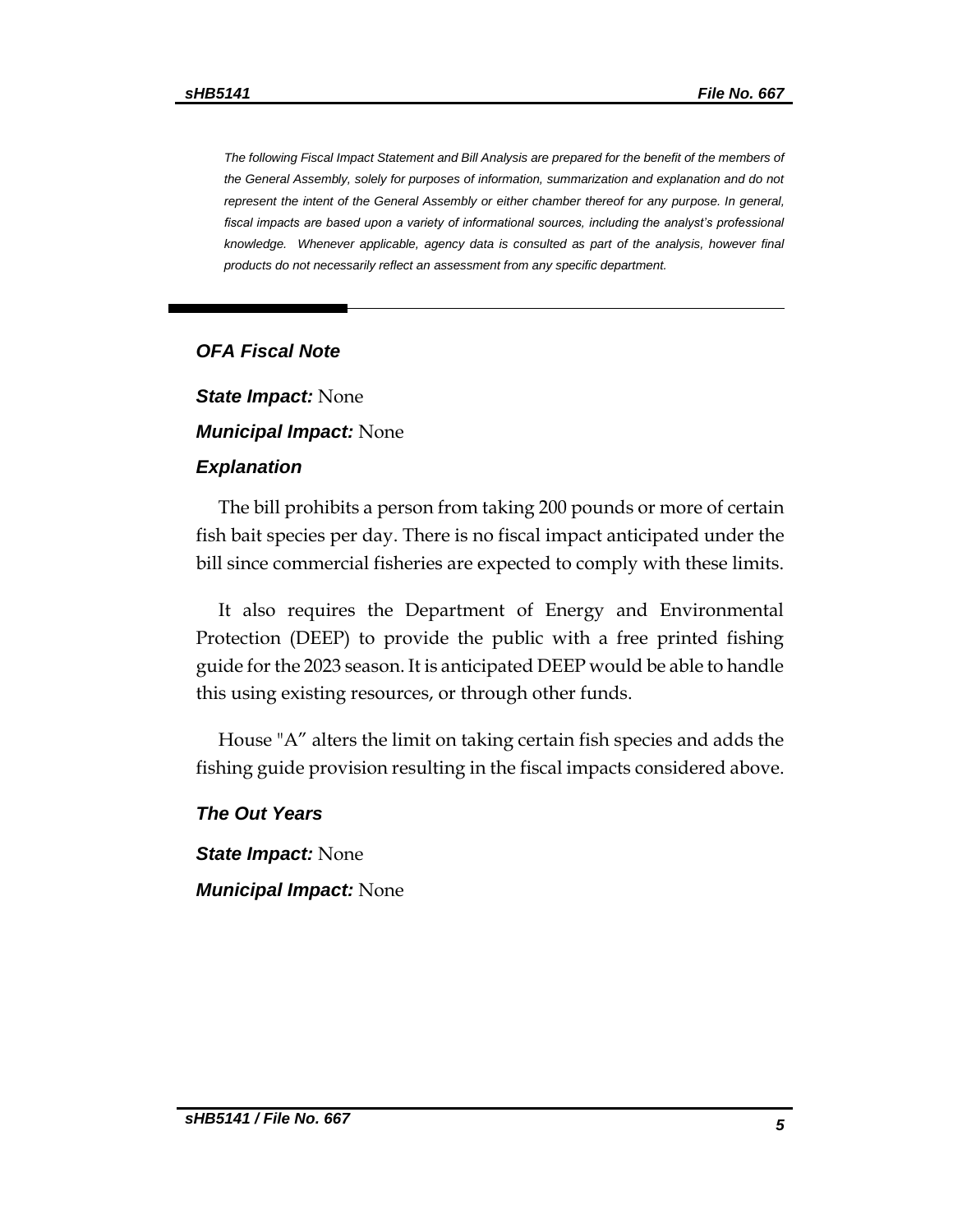#### **OLR Bill Analysis**

**sHB 5141 (as amended by House "A")\***

## *AN ACT CONCERNING THE PROTECTION OF CERTAIN FISH SPECIES.*

#### **SUMMARY**

This bill prohibits a person from taking or landing, per day, 200 pounds or more of the following bait species: tidewater silverside, Atlantic silverside, sand lance or sand eels, and bay anchovy. Under the bill, each violation is a separate infraction.

The bill also requires the energy and environmental protection commissioner to make available to the public, free of charge, a printed fishing guide for the 2023 season.

\*House Amendment " $A$ " (1) makes the (a) limit on taking or landing certain fish species a daily, rather than trip, limit and (b) penalty for a violation an infraction and (2) adds the fishing guide provision.

EFFECTIVE DATE: October 1, 2022, except the fishing guide provision is effective upon passage.

## **BACKGROUND**

#### *Infractions*

Infractions are punishable by fines, usually set by Superior Court judges, of between \$35 and \$90, plus a \$20 or \$35 surcharge and an additional fee based on the amount of the fine. (There may be other added charges based on the type of infraction. For example, certain motor vehicle infractions trigger a surcharge of 50% of the fine.) An infraction is not a crime, and violators can pay the fine by mail without making a court appearance.